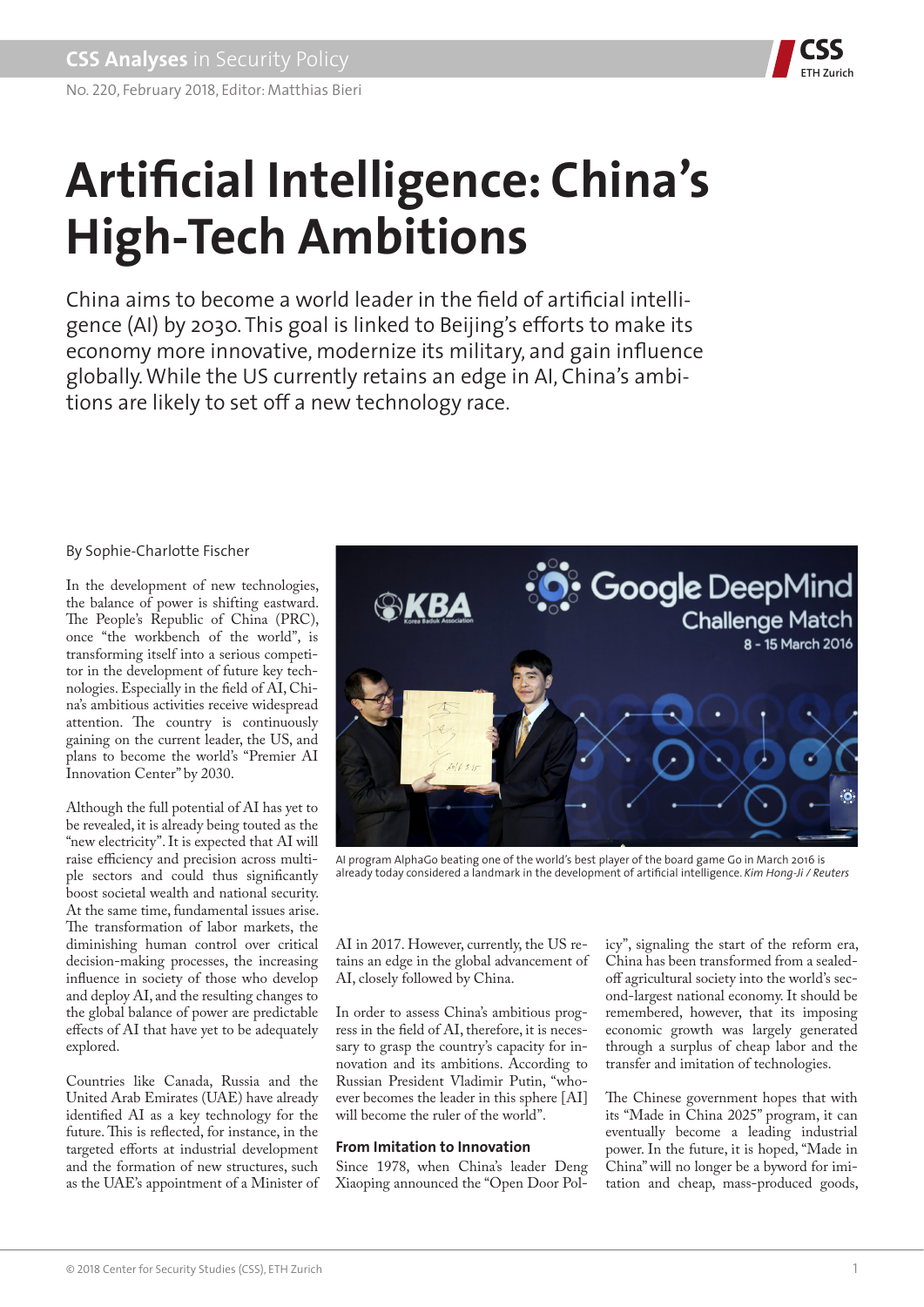## **Artificial Intelligence and Machine Learning**

Artificial intelligence (AI) is the ability of a system to fulfill tasks that would ordinarily require human intelligence. The concept is frequently linked to systems imbued with capabilities linked to "intelligence", such as learning, planning, and the ability to generalize. There is as yet **no generally accepted definition of "AI"**.

A distinction is generally made between **narrow and general AI**. Narrow AI is able to carry out a specific task, such as translation between languages. General AI would have the same cognitive powers as the human mind and would be able to solve a variety of tasks. **All existing AI applications, without exception, are regarded as narrow AI.**

**Machine learning** enables systems to learn without being explicitly programmed. Based on algorithms and huge datasets for training, systems learn to recognize patterns that had not previously been defined. The "knowledge" thus acquired can then also be applied to new data.

but will stand for innovation and highquality products. The program is part of China's broader goal to become an "innovative nation", as was already stated in the 2006 National Medium- and Long-Term Plan for the Development of Science and Technology. The current 13th Five-Year Plan (2016–2020) is another example of how this goal is prioritized at the highest Party levels.

This is a crucial development, not only in economic terms but also when it comes to the modernization of the People's Liberation Army (PLA). At an event attended by lawmakers of the PLA in 2017, President Xi Jinping stressed that science and innovation were the keys to China's military upgrading.

In order to build up an indigenous innovation capacity, China has been constantly raising its research and development (R&D) budget. In terms of overall expenditures, it is only surpassed by the US today. The government also fosters specific hightech industries such as aerospace, quantum technology, and robotics. At the same time, since 1999, the "Go Out" strategy has encouraged companies and investors to expand and invest in overseas markets.

Reforms have laid the groundwork for the creation of private technology companies that are now competing on an equal footing with leading Western companies. In addition to established market players like internet and AI giants Baidu, Alibaba, and Tencent, China's corporate landscape also features a dynamic start-up scene. Already, one in three "unicorns" (up-and-coming corporations with a market value of over US\$1 billion) are Chinese companies.

However, China still lags behind other countries like the US in several sectors, including the semiconductor industry. In other areas, however, such as telecommunications and e-commerce, China has already developed a remarkable degree of innovation power. Today, the main question is not whether the country can be an innovator, but how innovative it will be when it comes to key future technologies.

#### **A Global AI Power in Three Steps**

In 2016, to the surprise of many, the Alpha Go computer program, developed by Google DeepMind, managed to beat professional Go player Lee Sedol at this complex strategy board game. Experts had believed that the development of a program that could master the game of Go was still years in the future. In retrospect, Lee Sedol's defeat to Alpha Go is seen as a major wakeup call for China's leadership, which proceeded to declare AI a national priority. In July 2017, the PRC's State Council released the Next Generation Artificial In-

telligence Development Plan (AI Plan), a comprehensive, all-of-nation strategy to advance the development of AI in China in three major steps: catching up with the West by 2020, overtaking it by 2025, and becoming the global leader by 2030. The document lists a number of ambitious targets but remains vague when it comes to strategies for achieving them. However, the plan's main purpose is to show that AI is a top priority for the highest level of the Communist Party's leadership. Thereby, an industrial development that is already underway should be accelerated.

The Chinese government perceives AI as an opportunity to leapfrog foreign competitors. To this end, the domestic AI sector's innovation capacity is supported with substantial financial resources for R&D. Training of new AI talents is set to begin already in primary school and will be intensified at the country's universities. On the other hand, the plan is for international AI resources to supplement China's indigenous innovation capabilities. The "Go Out" strategy incorporates mergers and acquisitions, venture capital and the establishment of overseas research and development centers. (see map).

The plan stipulates the introduction of AI across the economy and society including in manufacturing, the judicial system, and public safety. Another aspect of the AI Plan covers the technology's military applications. Though the PLA so far has no official AI strategy, the urgency of rapidly and comprehensively adopting AI is acknowledged by its leadership. The PLA is already funding several research projects involving AI. Specifically, AI could be deployed for applications including data fusion and analysis, command-level decision support, swarm intelligence and the development of AI-equipped weapons. Looking forward, China's ambitious innovation efforts and resources could prevent the US from developing an uncontested edge in AI and therefore have significant strategic implications.

The AI Plan also includes a critical review of China's weaknesses. For instance, there has so far been no breakthrough in the de-

# AI is a top priority for the highest level of the Communist Party's leadership.

velopment of high-end AI chips, which are required to train algorithms through machine learning. There is furthermore a severe shortage of experienced AI talents in China, a fact reflected in the aggressive recruitment strategies of Chinese companies both domestically and overseas.

#### **No Paper Tiger**

Half a year after the release of the AI Plan, first implementation steps were undertaken. In December 2017, the Ministry for Industry and Information Technology (MIIT) issued a detailed action plan to foster the development of AI from 2018 to 2020. The plan outlines four major tasks for this period. First, the plan formulates concrete targets for the development of "smart products" in eight categories. These include, for example, networked vehicles, intelligent service robots, and video image identification systems. Second, the hard- and software basis for the AI industry should be strengthened by achieving first break-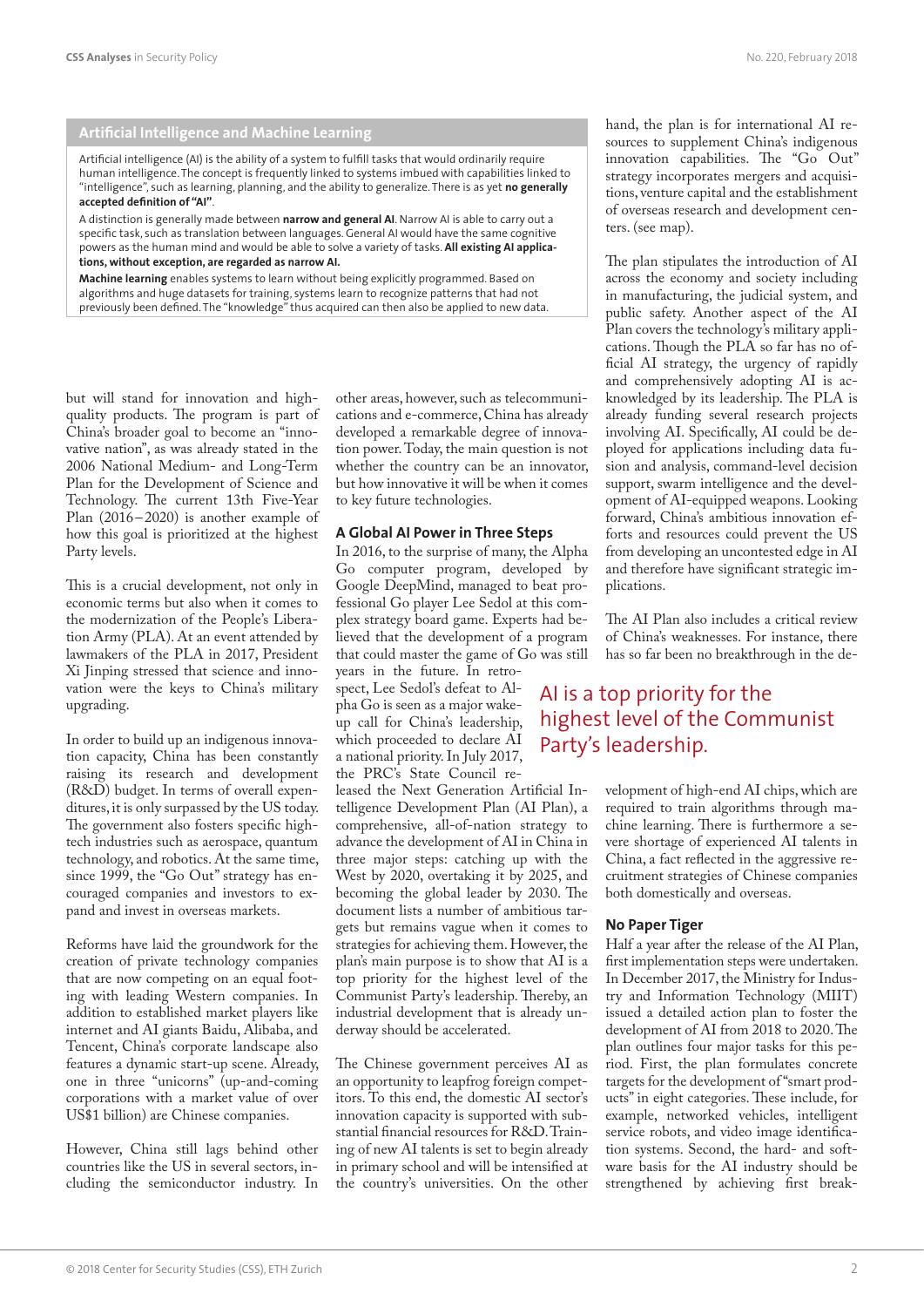throughs in "core foundations" like neural network chips. The third task is to foster the development of "intelligent manufacturing", while the fourth is to build a public support system, for example, by accelerating the development of an "intelligent next-generation internet".

The action plan overlaps with other measures. In 2017, the Ministry of Science and Technology issued a call for tenders for 13 "transformative" technology projects that are privileged as recipients of state funds and should be realized by 2021. One of these projects is the development of an AI chip that should specifically be more powerful than one product offered by US chipmaker Nvidia. One month later, Baidu, Alibaba, Tencent as well as iFlytek, a leading company in speech recognition technology, were chosen as the first members of the "AI National Team". The aim of the team is to advance the implementation of AI in certain priority areas, such as autonomous driving. China also builds up a comprehensive AI infrastructure. In January 2018, the Xinhua news agency reported the construction of a gigantic new AI campus in Beijing that will accommodate up to 400 companies.

Internationally, Chinese AI companies continue to expand. In 2017, Baidu announced the opening of its second AI research facility in Silicon Valley, while Tencent stated its plans for a new research lab in Seattle. Another remarkable development has been the acknowledgement of China's efforts by Western companies. Google, which now brands itself an "AI first company", is building an AI center in Beijing to recruit talent there. This step is all the more remarkable when one considers that some of Google's core services, such as its search engine, have been blocked in China since 2010.

## **A Favorable Starting Point**

China's AI ambitions must be analyzed in a differentiated manner, given the existing weaknesses and previous obstacles in the area of technological innovation. However, the PRC has several resources at its disposal that are especially well suited to the development and implementation of this technology.

The close ties between the government and private companies that are leading AI developers are a crucial factor in the realization of China's strategic goals. In developing AI, China is relying heavily on the concept of military-civil fusion (MCF), a

"national strategy" since 2013, which blurs the lines between civilian and military science and technology resources. Linking institutions such as the PLA, private companies, and academic institutions should foster the development of dual-use technologies and thereby accelerate at the same time China's military modernization process and its economic growth. Such an approach could give China an important edge in dealing with states such as the US, where the private sector's market-oriented portfolios are more clearly distinct from the government's strategic interests.

A substantial part of ongoing research in the field of AI is published in open-source publications. This is an important difference when compared to other sensitive technologies, such as nuclear energy. Therefore, AI research in China benefits from the advances of companies and research groups worldwide.

China has the largest number of internet and smartphone users and only weak data protection rules, so the country has tremendous volumes of data at its disposal. These are indispensable for training algorithms through machine learning. Looking

beyond data privacy, the relatively weak regulatory environment in China and limited concern for ethical considerations are also advantageous when it

comes to the rapid implementation of new technologies, transforming the Chinese society into a gigantic test bed for AI applications.

Already today, AI is omnipresent in public life in China, especially in the area of public safety. Social stability and control are to be further tightened through widespread

deployment of facial recognition software. Such software is already used in millions of surveillance cameras. On the one hand, such AI applications can help improve public safety, for example by assisting the police solve criminal cases faster. On the other hand, they facilitate increasingly close surveillance of the population and impose further limitations on personal privacy. Political scientist Sebastian Heilmann has coined the term "digital Leninism" to describe the Chinese government's strategy of exploiting AI and big data in a targeted manner for social control and national economic coordination, and has raised concerns over the possible consequences if this model were to spread internationally.

#### **A New Technology Race?**

The US has so far largely been reactive in its response to China's AI ambitions. It has focused on obstructing Chinese investment in its own AI sector instead of fostering the US's potential and expanding its current technology lead. Former US president Barack Obama identified AI as one of the key challenges for the next administration. But the National Artificial Intelligence Research and Development Strate-

# Already today, AI is omnipresent in public life in China.

gic Plan, which was published in 2016 and resembles China's AI Plan, was shelved as soon as US President Donald Trump took office. While the new National Security Strategy references AI as a technology of strategic relevance to US national security, there is still no comprehensive vision of how the technology should be developed and used. As a result, the trajectory of AI